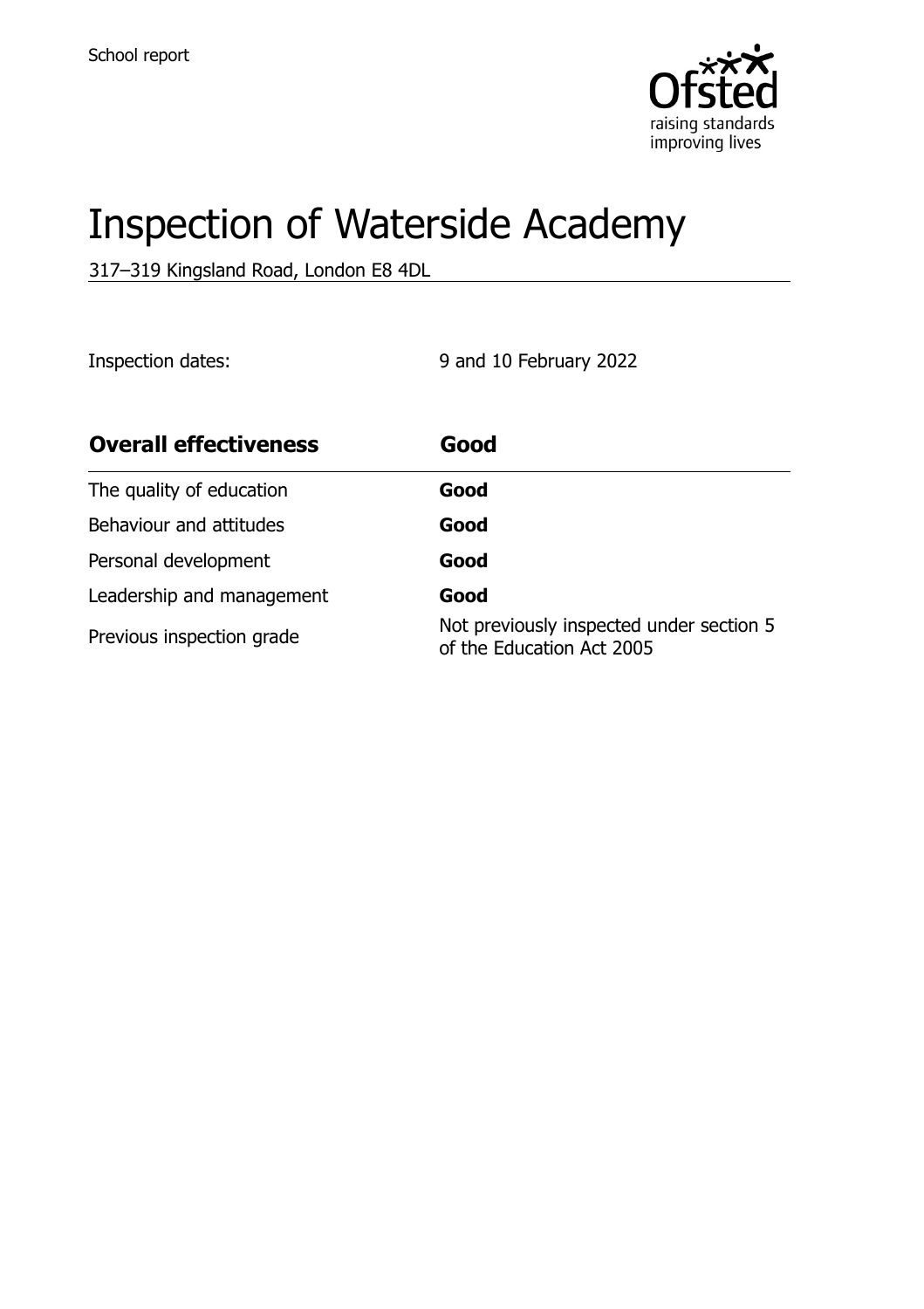

#### **What is it like to attend this school?**

Waterside Academy is a small school and a close-knit community. Staff here want pupils to succeed. They want to give pupils the best possible chance of fulfilling their dreams. Staff know pupils well. They seek to develop pupils' talents and interests.

Pupils and staff display the school's values of care, challenge, confidence and courtesy. Staff praise and reward pupils. Pupils receive 'golden tickets' for their achievements. Leaders organise visits to places such as theme parks as a reward for excellent attendance.

Leaders have high expectations of pupils' behaviour. Pupils meet these expectations most of the time. Pupils are polite and courteous. They respect and care for each other. Leaders do not tolerate bullying or discrimination. When bullying does occur, leaders deal with it effectively. Pupils feel safe here.

Pupils enjoy the challenge of learning. They work hard in lessons. When they find learning difficult, teachers help them to understand. Pupils grow in confidence as they secure their 'knowledge objectives'.

Poetry recitals at morning assembly set the tone for the day. Leaders provide an ever-increasing range of activities to enrich pupils' experience. These include sports, music and drama.

#### **What does the school do well and what does it need to do better?**

Leaders have transformed the school. They have a clear and ambitious vision to provide a high-quality education for pupils. Trust leaders have provided extra capacity. This has supported the significant changes that have taken place. Staff feel valued. They say that leaders are mindful of their workload and well-being. They enjoy working at the school.

Leaders have developed a broad and ambitious curriculum. They have designed the curriculum so that pupils acquire essential knowledge and skills. Pupils learn how to think and work like subject specialists, such as mathematicians and scientists. Pupils study the full range of English Baccalaureate subjects at GCSE. The curriculum is coherent and well ordered, so pupils build on what they already know. When teachers identify gaps in pupils' learning, they adapt the curriculum accordingly.

Teachers have high expectations of pupils' work. This includes for pupils with special educational needs and/or disabilities (SEND). Pupils complete activities that help them remember what they have learned before. Pupils have clear targets called 'knowledge objectives' that teachers help them to secure. Teachers have good subject knowledge. They use this well to explain new information and ideas. However, sometimes teachers could check pupils' understanding more precisely. This would support pupils' confidence when completing new work.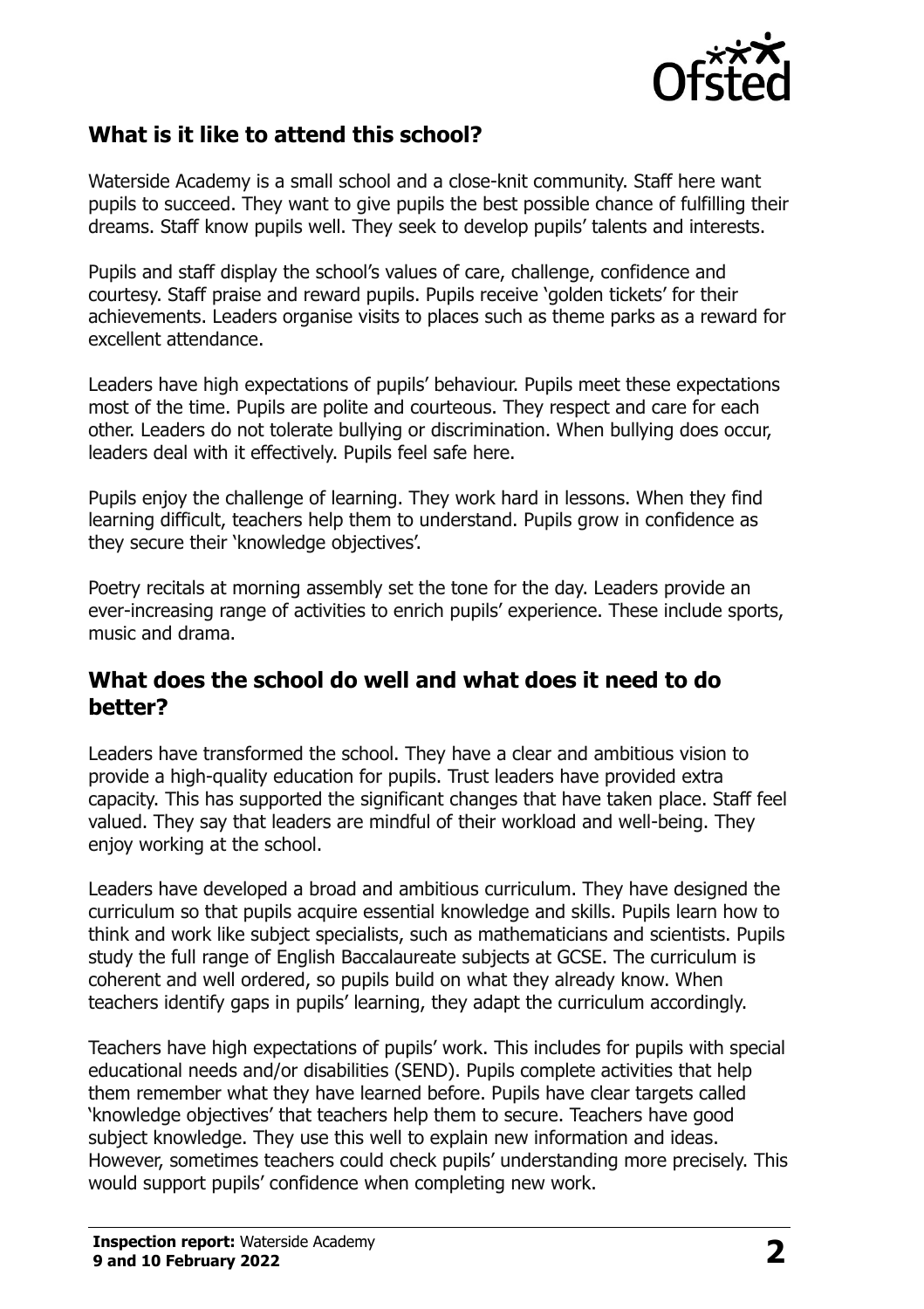

Leaders identify the specific support that pupils with SEND need. They provide teachers with appropriate strategies and resources. Teaching assistants provide effective support in lessons. This means that pupils with SEND cover the same work as other pupils and achieve well.

Literacy and speaking are features of school life. Teachers encourage pupils to speak clearly and with confidence, and pupils regularly read aloud in lessons. In Years 7 to 9, pupils often read in English lessons and some Year 7 pupils have reading mentors. Teachers develop a love of reading in pupils. They read to pupils from their favourite books and celebrate World Book Day with pupils. Teachers choose poems of the term for the whole school. These are linked to the school's values, one example being 'Invictus' by W E Henley. Pupils at an early stage of reading get extra help. This improves these pupils' reading fluency and comprehension.

Leaders have developed an effective behaviour policy. Teachers do not tolerate lowlevel disruption in lessons. They manage pupils' behaviour well. Pupils who do not meet the school's high standards spend time outside the classroom in a positive environment where they reflect on their behaviour. They also study poetry and complete work there. Leaders give a high priority to pupils' attendance. They strive to improve the attendance of those pupils who are persistently absent.

Leaders provide well for pupils' personal development. Pupils learn about diversity through events such as Black History Month. They help others by raising money during charity weeks. Leaders organise careers education and experiences to inform pupils' future choices. Plans are in place to develop this further.

# **Safeguarding**

The arrangements for safeguarding are effective.

Leaders have established a strong culture of safeguarding in the school. Staff report any concerns immediately. They go straight to the designated safeguarding lead (DSL) or one of the school's safeguarding team to do so. Leaders ensure that staff remain alert to safeguarding risks by providing regular training and updates. Staff know pupils well. This helps them to identify signs of concern. Leaders work in close partnership with external agencies to secure the help pupils need. They manage incidents and allegations appropriately. Pupils learn about staying safe. They know whom to go to if they need help.

# **What does the school need to do to improve?**

#### **(Information for the school and appropriate authority)**

■ Sometimes, teachers do not check systematically for pupils' understanding, either of prior learning being revisited or new learning that has been introduced. This means that pupils' prior learning is not always secured, and/or that some pupils find it difficult to complete work without additional help and guidance. Teachers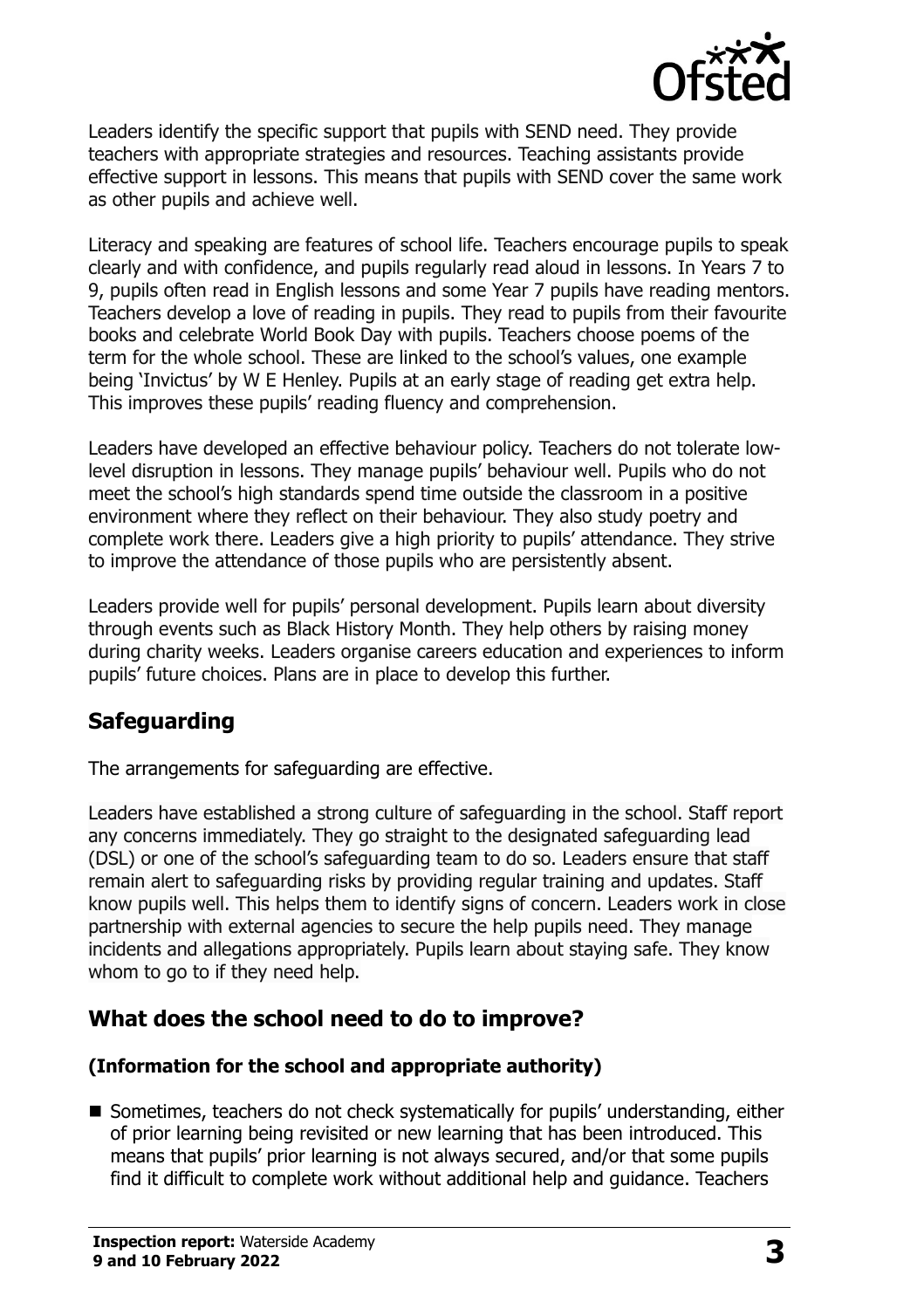

should ensure that they check pupils' understanding fully before moving on to the next phase of learning, adapting teaching as necessary.

#### **How can I feed back my views?**

You can use [Ofsted Parent View](http://parentview.ofsted.gov.uk/) to give Ofsted your opinion on your child's school, or to find out what other parents and carers think. We use information from Ofsted Parent View when deciding which schools to inspect, when to inspect them and as part of their inspection.

The Department for Education has further quidance on how to complain about a school.

If you are the school and you are not happy with the inspection or the report, you can [complain to Ofsted.](http://www.gov.uk/complain-ofsted-report)

# **Further information**

You can search for [published performance information](http://www.compare-school-performance.service.gov.uk/) about the school.

In the report, '[disadvantaged pupils](http://www.gov.uk/guidance/pupil-premium-information-for-schools-and-alternative-provision-settings)' refers to those pupils who attract government pupil premium funding: pupils claiming free school meals at any point in the last six years and pupils in care or who left care through adoption or another formal route.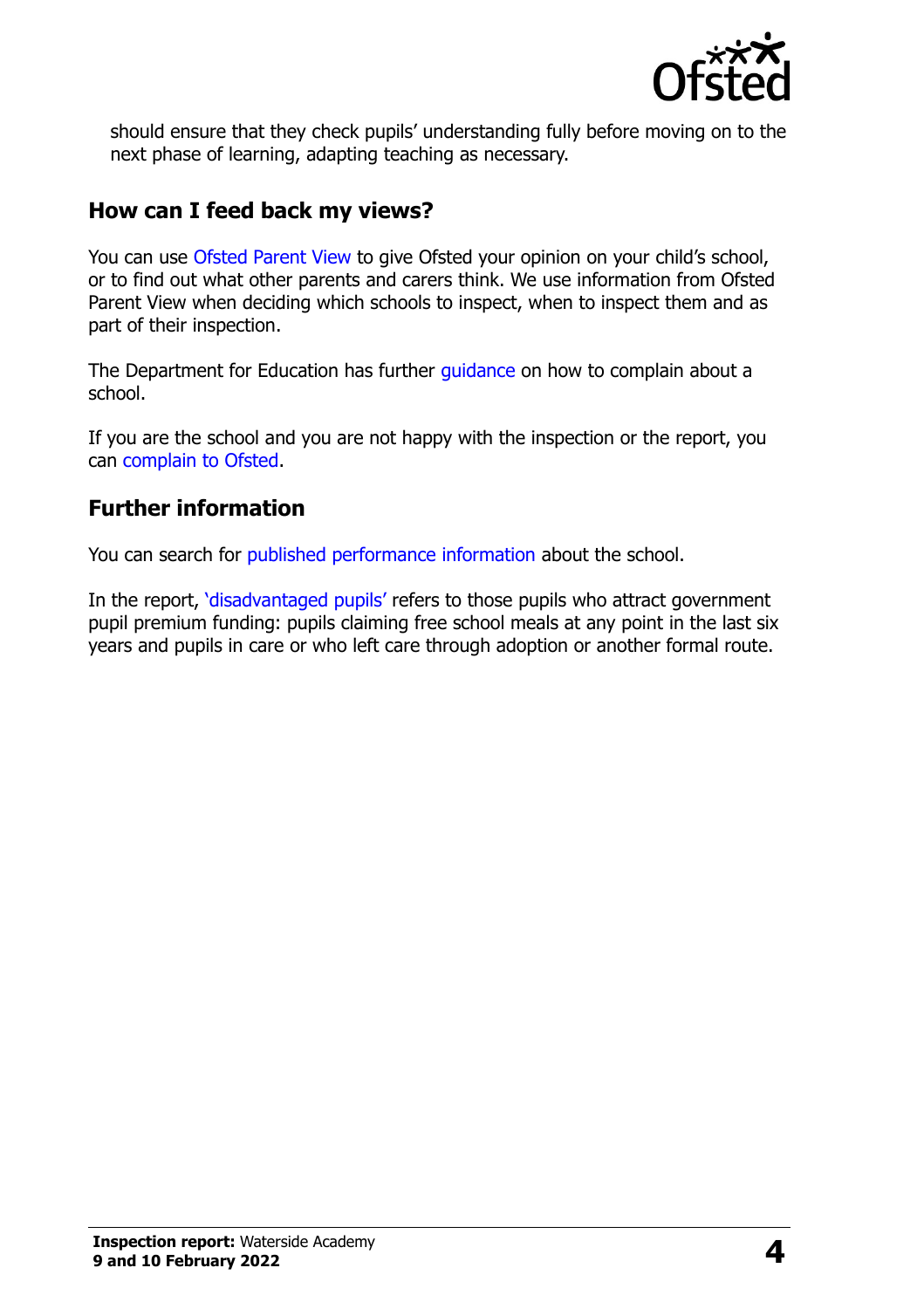

#### **School details**

| Unique reference number             | 147653                                                                |
|-------------------------------------|-----------------------------------------------------------------------|
| <b>Local authority</b>              | Hackney                                                               |
| <b>Inspection number</b>            | 10212083                                                              |
| <b>Type of school</b>               | Secondary comprehensive                                               |
| <b>School category</b>              | Academy free school                                                   |
| Age range of pupils                 | 11 to 16                                                              |
| <b>Gender of pupils</b>             | Mixed                                                                 |
| Number of pupils on the school roll | 379                                                                   |
| <b>Appropriate authority</b>        | Board of trustees                                                     |
| <b>Chair of trust</b>               | Jan Tallis                                                            |
| <b>Headteacher</b>                  | Charlotte Whelan                                                      |
| Website                             | www.watersidecst.org                                                  |
| Date of previous inspection         | 13 and 14 November 2019, under<br>section 8 of the Education Act 2005 |

# **Information about this school**

- Waterside Academy opened on 1 November 2019. It is a member of the Community Schools Trust. When its predecessor school, Hackney New School, was last inspected by Ofsted, it was judged to be inadequate overall.
- The school uses no alternative provision.
- The school meets the requirements of the Baker Clause, which requires schools to provide pupils in Years 8 to 13 with information about approved technical education qualifications and apprenticeships.

# **Information about this inspection**

The inspectors carried out this inspection under section 5 of the Education Act 2005.

This was the first routine inspection the school had received since the COVID-19 pandemic began. Inspectors discussed the impact of the pandemic with leaders, and have taken that into account in their evaluation.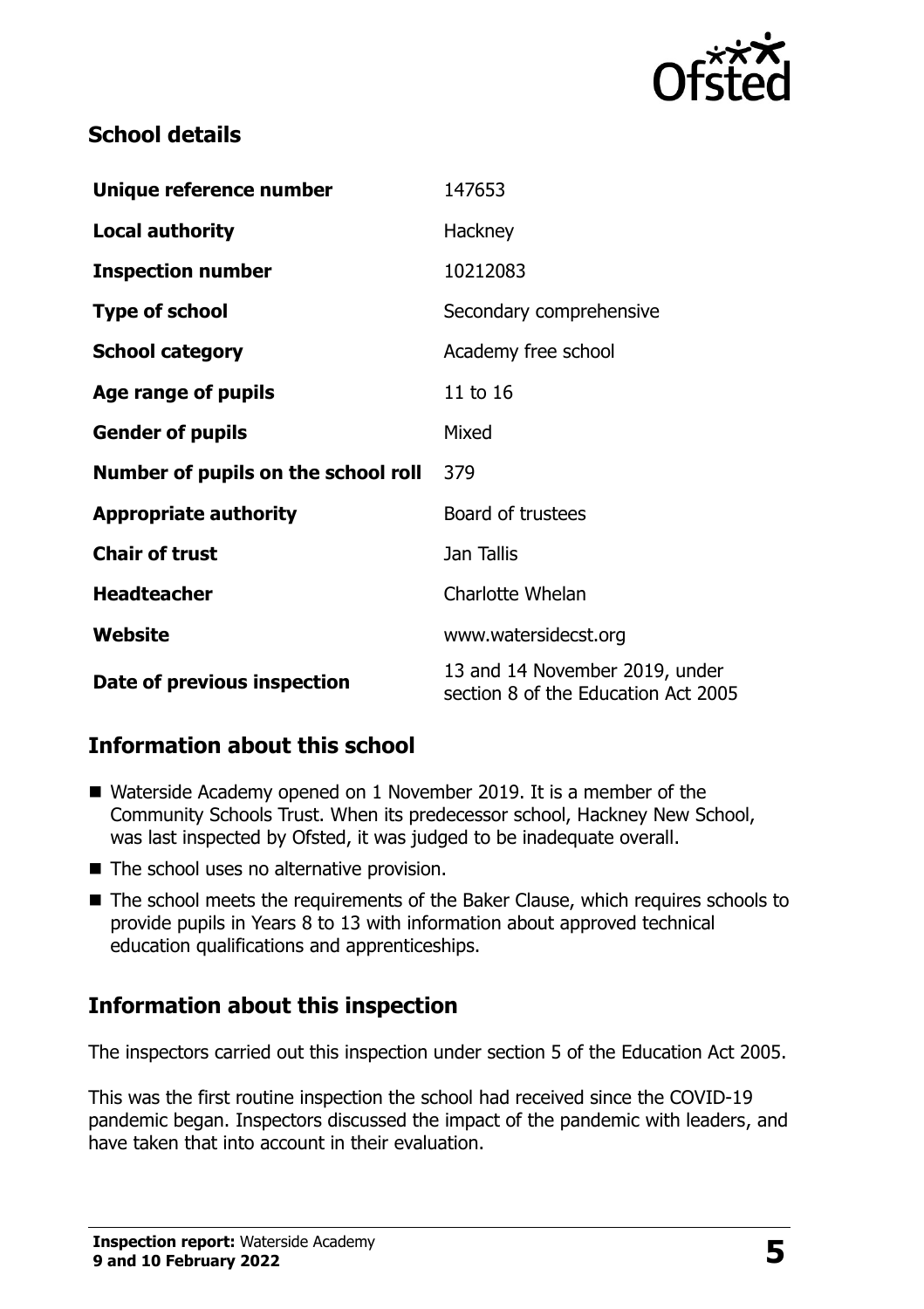

- Inspectors met with the headteacher, members of the leadership team, other school and trust leaders, members of the governing body and members of the board of trustees, including the chief executive officer.
- Inspectors carried out deep dives in these subjects: English, mathematics, modern foreign languages, geography and art. For each deep dive, inspectors met with subject leaders, looked at curriculum plans, visited a sample of lessons, spoke to teachers, spoke to some pupils about their learning and looked at samples of pupils' work.
- Inspectors also spoke with subject leaders for history and science, looked at curriculum plans and visited lessons in these subject areas.
- Inspectors met with the school's DSL and two deputy DSLs. They looked at safeguarding documentation and record-keeping, including the single central record. Inspectors also spoke with staff and pupils about safeguarding.
- Inspectors spoke to additional groups of pupils in relation to behaviour and attitudes and personal development.
- Inspectors considered the 18 responses to Ofsted's pupil survey, 28 responses to the staff survey and 33 responses to the online survey for parents and carers, Parent View.

#### **Inspection team**

| Ian Rawstorne, lead inspector | Her Majesty's Inspector |
|-------------------------------|-------------------------|
| Alison Moore                  | Ofsted Inspector        |
| Jeff Cole                     | Ofsted Inspector        |